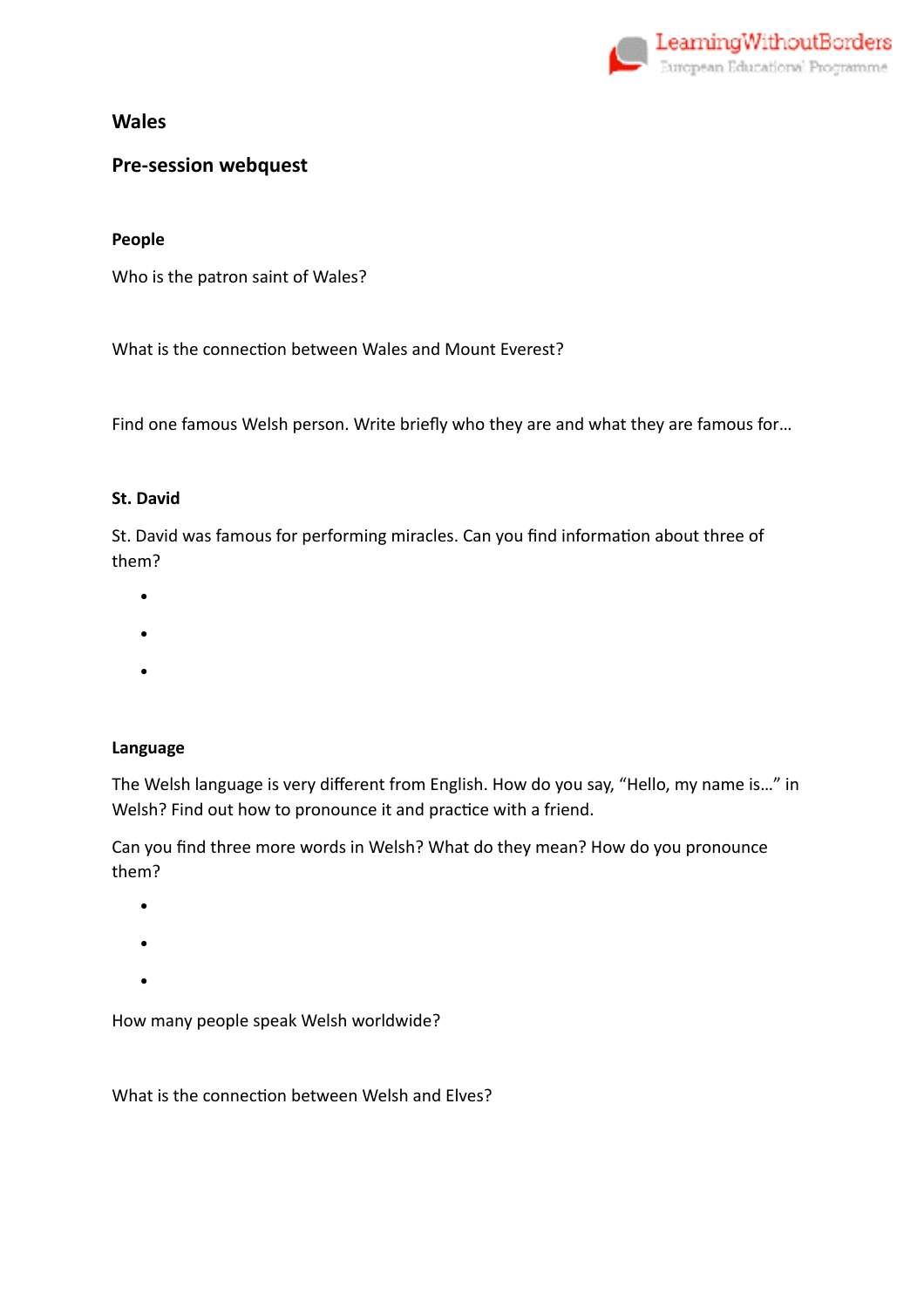

## **Post-session comprehension**

### **St. David**

Fill the gaps to complete these miracles by St. David

- $\circ$  *He b*  $\circ$  a d  $\circ$  *boy b*  $\circ$  to l
- o *He c\_\_\_\_\_\_\_ a h\_\_\_\_\_\_\_ from n\_\_\_\_\_\_\_*
- $\circ$  *Hem*  $ab$  man s

*What is unusual about the stone under the chapel of his mother, St. Non?* 

#### **Language**

Draw a picture of a…

- Popty ping
- **Sboncen**
- Pilipala
- Picl



### **Myth and Legend**

Can you remember one thing about each of these creatures?







Gwr Green Man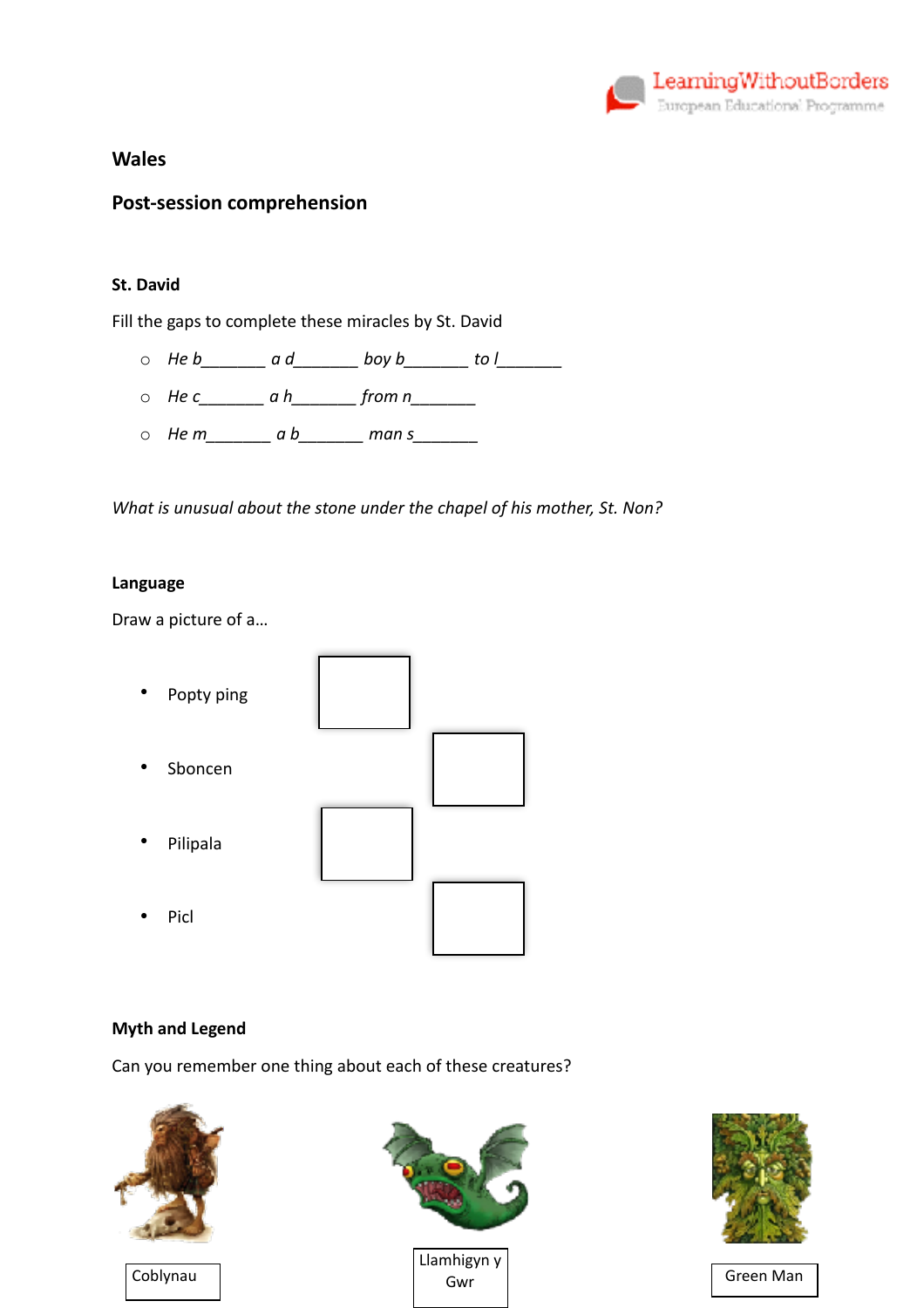

# **Reading comprehension (higher)**

### Read about "Welsh love spoons" and answer the questions.

A "**lovespoon"** is a decoratively carved wooden spoon that was traditionally presented as a gift of romantic intent. The spoon is normally decorated with symbols of love, and was intended to reflect the skill of the carver.

The craft dates back to the seventeenth century. Over generations, decorative carvings were added to the spoon and it lost its original practical use and became a treasured decorative item to be hung on a wall.

The earliest known dated lovespoon from Wales is from 1667, although the tradition is believed to date back long before that. The lovespoon was given to a young woman by her suitor. It was important for the girl's father to see that the young man was capable of providing for the family and woodworking.

Sailors would often carve lovespoons during their long journeys, which is why anchors would often be incorporated into the carvings.

Certain symbols came to have specific meanings: a [horseshoe](https://en.wikipedia.org/wiki/Horseshoe) for luck, a [cross](https://en.wikipedia.org/wiki/Christian_cross) for faith, bells for marriage, hearts for love, a [wheel](https://en.wikipedia.org/wiki/Wheel) supporting a loved one and a [lock](https://en.wikipedia.org/wiki/Lock_(security_device)) for security, among others. Caged balls indicated the number of children hoped for. Other difficult carvings, such as chains, were as much a demonstration of the carver's skill as a symbolic meaning.<sup>[\[4\]](https://en.wikipedia.org/wiki/Lovespoon#cite_note-4)</sup>

Although the Welsh lovespoon is the most famous there are also traditions of lovespoons in [Scandinavia](https://en.wikipedia.org/wiki/Scandinavia)<sup>[\[5\]](https://en.wikipedia.org/wiki/Lovespoon#cite_note-5)</sup> and some parts of [Eastern Europe](https://en.wikipedia.org/wiki/Eastern_Europe), which have their own unique styles and techniques.

Today lovespoons are given as wedding and anniversary gifts, as well as birthday, baby gifts, Christmas or Valentine's Day gifts. They are now mostly seen as a folk craft.

# **True or False?**

1. The spoons are no longer used for eating.

2. Young women would give spoons to their boyfriends.

3. Every image on the spoon must have a symbolic meaning.

4. Lovespoons are found in other parts of Europe, but they look different.